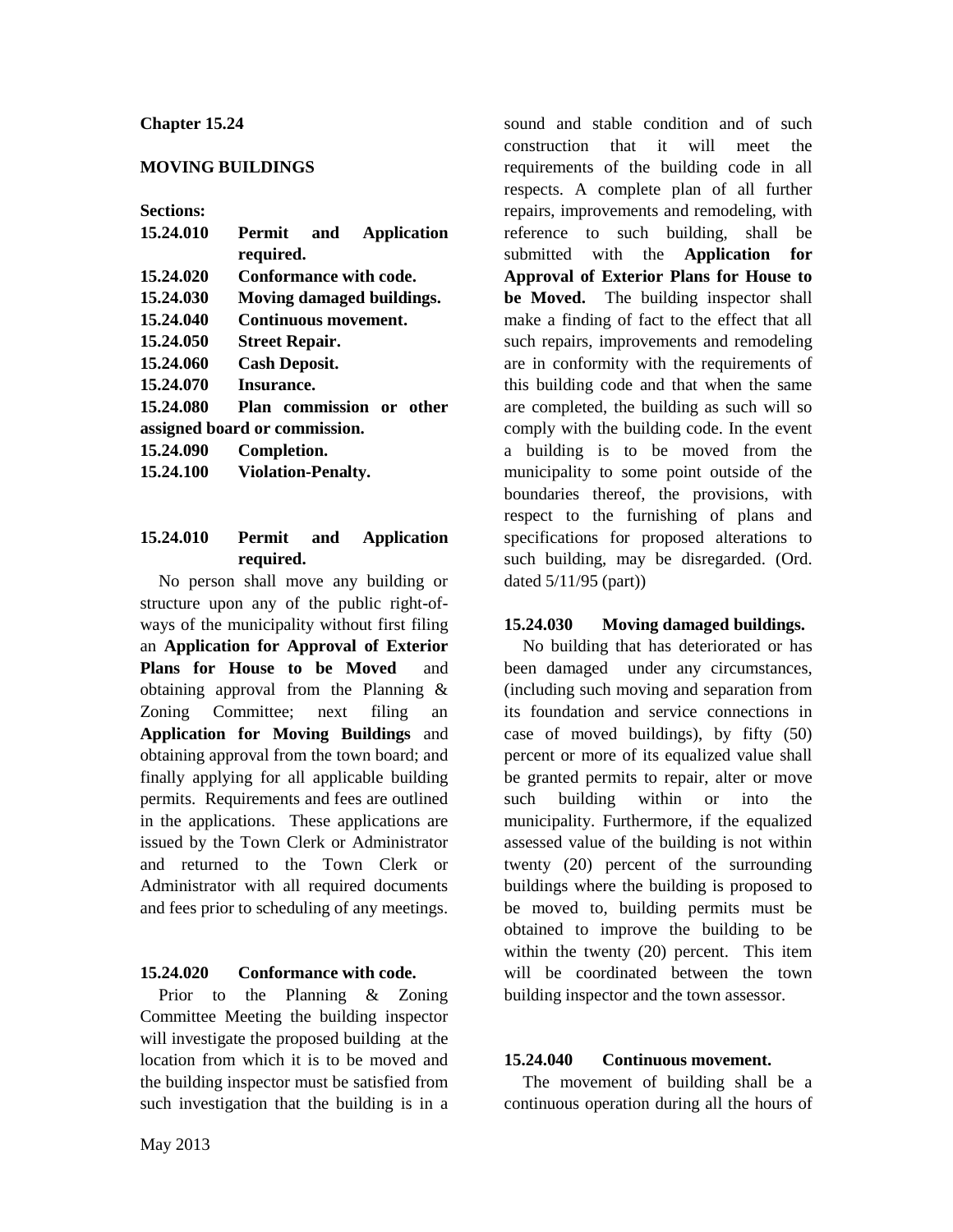the day, and day by day and at night until such movement is fully completed. All of such operation shall be performed with the least possible obstruction to thoroughfares. No building shall be allowed to remain overnight upon any street crossing or intersection, or so near thereto as to prevent easy access to a fire hydrant or any other public facility. Lighted lanterns shall be kept in conspicuous places at each end of the building during the night.

# **15.24.050 Street repair.**

The Highway Superintendent shall take pictures of the road to be travelled in the move before the move happens.

Every person receiving a permit to move a building shall, within one day after the building reaches its destination, report the fact to the Administrator who shall thereupon, order the Highway Superintendent to inspect the streets and highways over which the building has been moved and ascertain the condition. If the removal of the building has caused any damage to any street or highway, the person to whom the permit was issued shall forthwith place them in good repair as they were before the permit was granted. On the failure of the permittee to do so within ten (10) days after completion of the move, to the satisfaction of the town, the town shall repair the damage done to such streets and hold person obtaining such permit responsible for payment of same. Documents of no damage or damage repair will be filed.

# **15.24.060 Cash Deposit**

The party applying to move a building and/or locate within the town, shall give a cash deposit to the municipality in the sum of \$25,000.00 due at the time the **Application for Moving Buildings** is submitted to the Town Clerk or Administrator. Additional cash deposit may

be required by the municipality as determined by the Town Engineer conditioned upon, among other things, the indemnification to the municipality for any costs or expenses incurred by the municipality in connection therewith, arising out of the removal of the building for which the permit is issued. The cash deposit may also be used for payment of any unpaid engineering, legal or other fees and costs incurred by the town and unpaid after 30 days.

This cash deposit is further conditioned upon the permitee erecting adequate barriers and within forty-eight (48) hours of house departure, filling in such excavation or adopting and employing such other means, devices or methods approved by the building inspector and reasonably adopted or calculated to prevent occurrences set forth in this section. The building inspector may waive the timeliness in this section if the building inspector, after investigation, determines that the excavation exposed by the removal of the building from its foundation is not so close to a public thoroughfare as to constitute a hazard to persons, particularly children under twelve (12) years of age.

The cash deposit is held by the town until project completion including building exterior and property restoration.

Remaining cash deposit is returned to payor upon satisfaction of all conditions of permit and occupancy permit has been issued.

# **15.24.070 Insurance.**

The town shall require, public liability insurance covering injury to one person in the sum of not less than five hundred thousand dollars (\$500,000.00) and for one accident, aggregate not less than one million dollars (\$1,000,000.00), together with property damage insurance in a sum of not less than five hundred thousand dollars